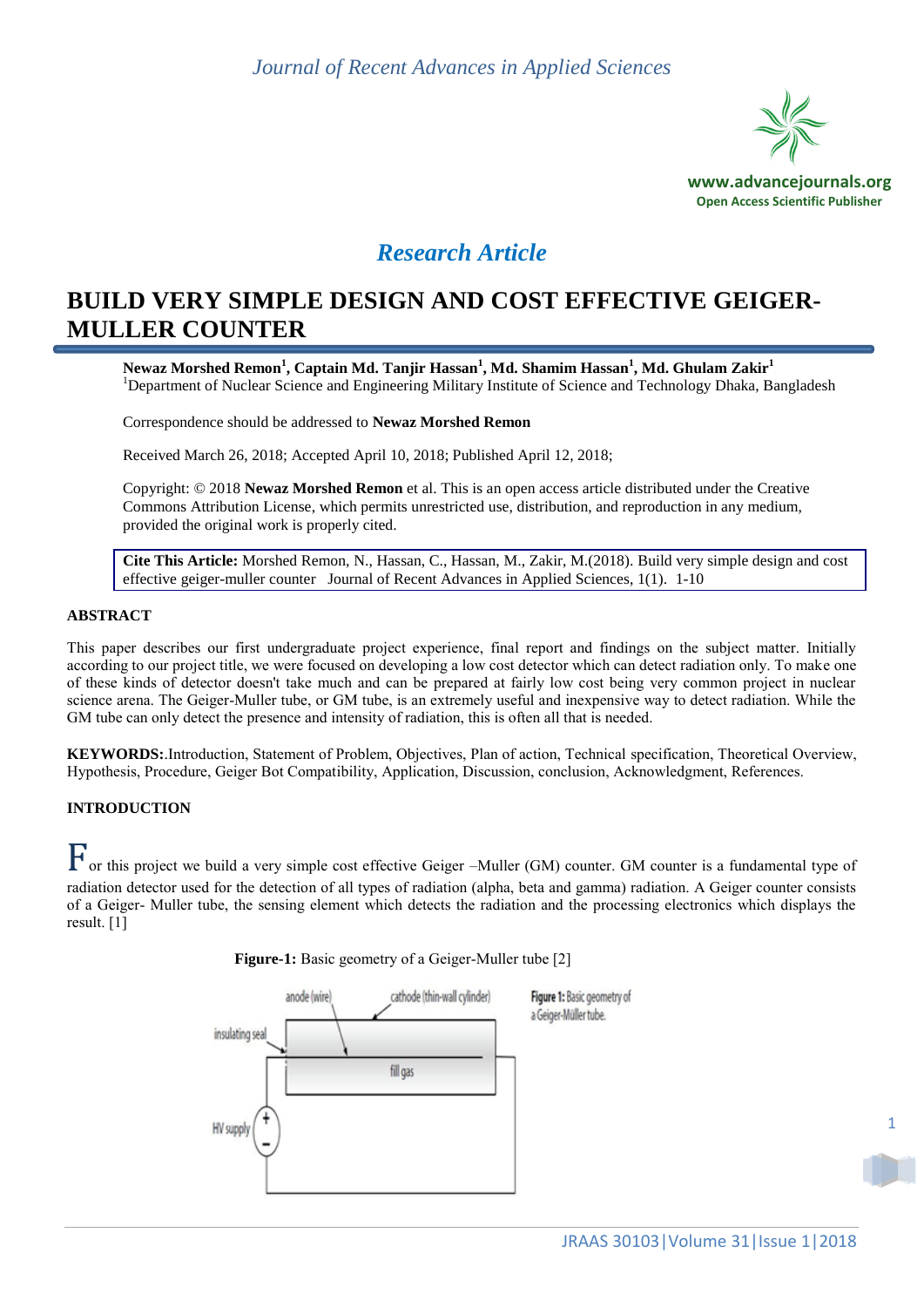### **STATEMENT OF PROBLEM**

In the context of nuclear engineering we are primarily concerned with radiation that results from any of a variety of nuclear reactions, including the spontaneous decay of a nucleus, the fission of a nucleus and the fusion of two nuclei. The radiation which has enough energy to produce ion pairs.is called ionization radiation; human do not possesses any sense organ to detect this ionizing radiation, so we need to rely on instrument for the detection and measurement of radiation. Our idea is to build a very low cost simple GM counter by which we can detect all types of radiation very easily .GM counter is generally inexpensive, but in this project we made a home- made GM counter that can be made with very less cost than the commercial made one.[1]

### **OBJECTIVES**

As we mentioned earlier that we need detector to detect the ionizing radiation, so we build a home-made GM counter by which we can detect all types of radiation.

#### **PLAN OF ACTION**

The parts are needed shown in the Figure below:



**Figure-2:** Materials that are needed [2]

Here in our project we bought the GM tube from Russia but we build the circuit all by ourselves which minimize the cost and make us self-dependent by using local electrical instruments and by this we can make this counter very easily as we mentioned earlier. And we also attach Arduino system so that we can manipulate our data and make some variation from typical counter by using software code which makes our counter special from others.

#### **TECHNICAL SPECIFICATIONS**

- i. Geiger tube PCB Compatibility: M4011, STS-5, SBM-20, J305.
- ii. Geiger tube Voltage Compatibility: All General GM Tubes with anode voltage 350-480V.
- iii. Sound and Visual Indication.
- iv. Arduino Compatible.
- v. Supply Voltage: 5V; 3x 1.5V Battery; 4x 1.2V Battery.
- vi. Include high impedance voltage divider.
- vii. Supply Current: 12mA 30mA.
- viii. Dimensions: 120 x 50 mm[3]

#### **Arduino MCU Communication**

- i. The PCB has 3 pins for communication with MCU: INT, GND, 5V. We can power up the kit from 5V Arduino board directly or if we use batteries for Geiger Kit, we have to connect only 2 pins to Arduino: INT and GND.
- ii. There is much different application we can build by using this kit.
- iii. high-low-high interrupts to Arduino. [3]

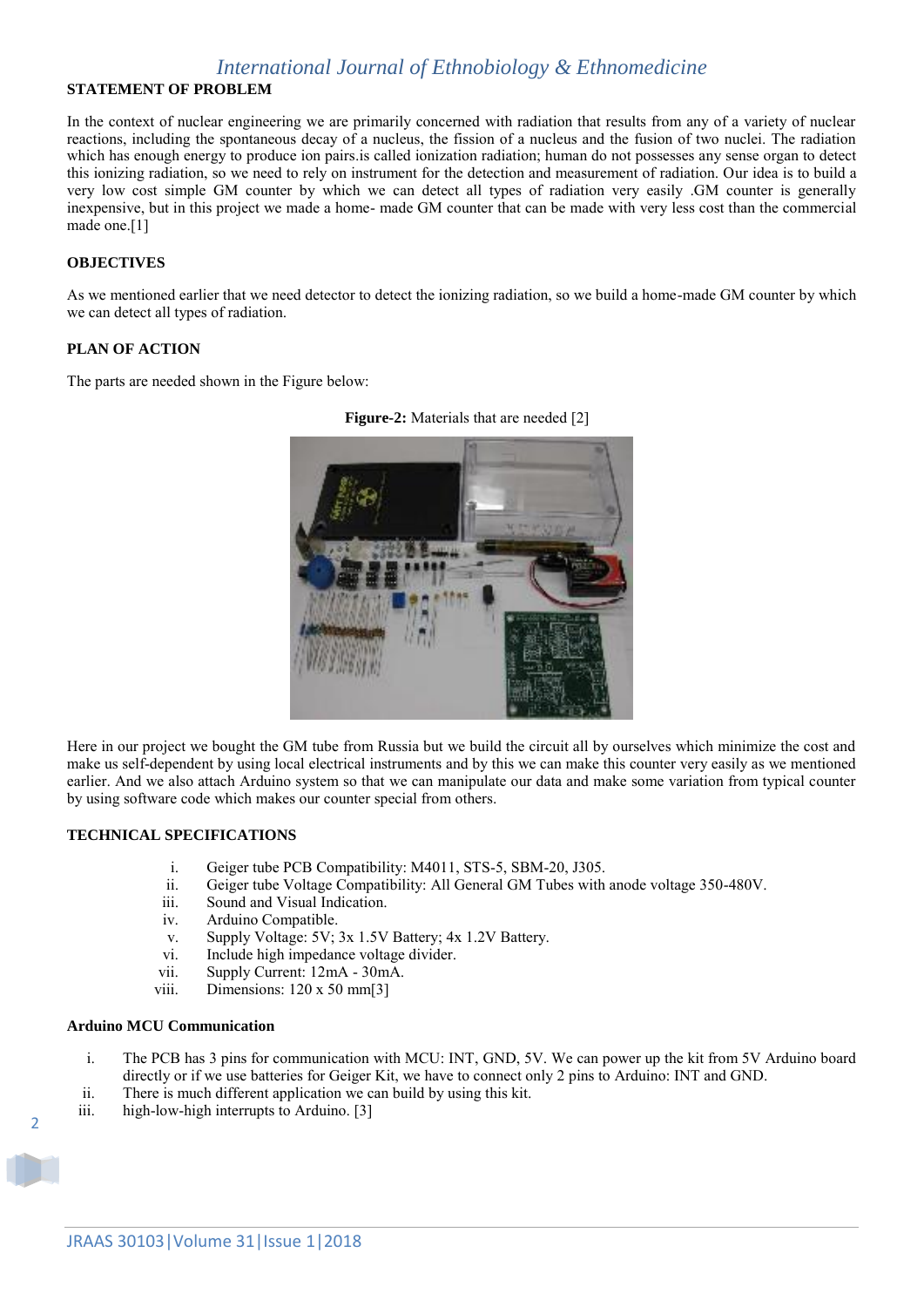

#### **APPARATUS**

#### **The Board**

The radiation board has two main parts, the power circuit and the signal circuit. The power part is used to provide the voltage necessary for the tube (400V - 1000V) and the signal circuit is used to adapt the pulses output from the tube and connect it to the input of the microcontroller. Once the tube is powered, we can receive the pulses in the microcontroller and count them, then with an easy calculation we can get the value of radiation. The code we use for the board is counting pulses for 10 seconds, then we multiply the number of pulses by.6, so we get the number of pulses by minute (cpm), then, according to the tubes documentation we divide cpm by the conversion factor of the tube (360 by default) and we have the value of radiation in  $\mu$ SV/h.[4]

### **M4011 Geiger tube Specification**

Tin oxide Cathode, Coaxial cylindrical thin shell structure(Wall density 50±10cg/cm2), Application of pulse type halogen tube application temperature:-40°C~55°C Could be used for :γ Ray 20mR/h~120mR/h and β Ray in range 100~1800 Changing Index/minutes·CM2 soft β Ray (Both beta and gamma radiation detection) Working Voltage: 380-450V Working Current: 0,015-0,02 mA Sensitivity to Gamma Radiation: 0.1 MeV Own Background: 0,2 Pulses/s Length: 88mm Diameter: 10mm [4]

#### **The basic instruments are**

PCB 120 x 50 mm 1x CD4011 IC 1x 2N3904 Transistor 1x 10 Ohm Resistor 1x 100 Ohm Resistor 4x 1K Ohm Resistor 1x 2K2 Ohm Resistor 1x 4K7 Ohm Resistor 3x 47 K Ohm Resistors 1x 220 K Ohm Resistors 1x 470 K Ohm Resistors 1x 4M7 Ohm Resistor 1x 10K Trimmer Potentiometer 2x 1N60 Diode 1x 1N4148 Diode 3x 1N4937 Diode 1x Red Led 3.00mm 4x 10nF Multilayer Ceramic Capacitor 5x 100nF Multilayer Ceramic Capacitor 1x 100pF Multilayer Ceramic Capacitor 3x 2.2nF HV Multilayer Ceramic Capacitor 2x 10uF Electrolytic Capacitor 1x Radial Inductor HV Coil 6x8 size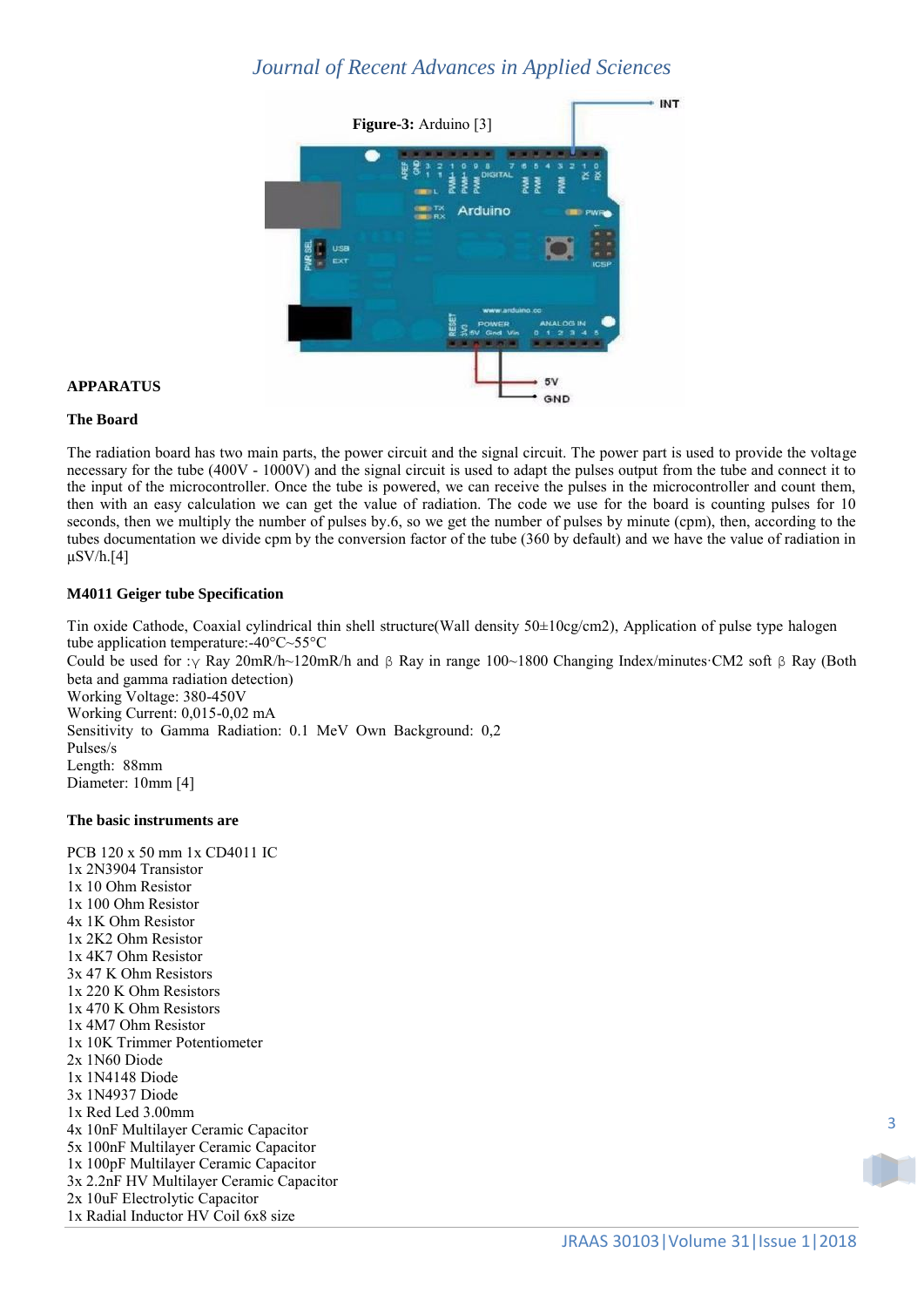1x Terminal Block Connector 1x Slide Switch On/Off Button 2x Tube Clips for SBM-20 1x Piezo Buzzer 1x 14 Pin IC Socket 1x Male Header 10 Pins 3x Jumper Cups 4x Standoff M3 4x Screws M3 [6]

### **THE ELECTRONIC USED IN THE RADIATION BOARD COULD BE DIVIDED IN FIVE PARTS**

#### **High voltage power supply**

For the high voltage power supply we use a circuit based on an oscillator connected to a voltage multiplier made with diodes, transistors, resistors and capacitors (see schematic for detail). With this circuit we get a power of 500V in the tube. We've added a line of zener diodes connected in series that can be used if we need more than 500V for powering the tube. We add as volts to the output as volts in zener diodes we add.

#### **Adaptation circuit for the Geiger output**

The adaptation circuit for the output is based on a NPN transistor, this transistor trigger the interrupt pin in the microcontroller, and this transistor is also activating / deactivating the piezo speaker and LED indicator generating the audio/visual signal.

#### **Piezo speaker and LED indicator**

The piezo speaker and LED indicator are connected to the adaptation circuit, so the LED started blink with each pulse and the speaker would buzz with each pulse.

#### **LCD screen**

The LCD screen is connected to the microcontroller using the 4-bit mode (4 data lines in addition to RS, Enable and RW control lines).

#### **LED bar**

The LED bar is made with five standard LEDs, 3 green and 2 red. These LED's are connected to digital pins of the microcontroller with a series resistor. [4]

#### **THEORETICAL OVERVIEW**

#### **Radiation Detection**

Radiation cannot be seen or cannot be felt unless it is of high dose, that means a person under radiation exposure would never know that, if he is being exposed to radiation or not. This fact about radiation makes the necessity of radiation detection as the most important of all. Radiation is basically the emission of energetic particle from the radioactive nuclide, cosmic rays and from particle accelerator. However, radiation is of two types, namely ionizing and non-ionizing radiation. The radiation aftereffect which concerns us is that of ionizing radiation as it ionizes neutral atoms or molecules into positive or negative charged ions or even disrupts the cells of human body by changing the basic makeup of atoms in cell and resulting a health hazard. The ionizing radiations are alpha, beta, gamma, X rays, and neutron rays. Charged-particle radiation, such as alpha or beta rays, has a direct ionizing effect; whereas neutral radiation, such as X, gamma, or neutron rays, have an indirect ionizing effect. Radiation detection can be defined as an energetic particle detection system which can detect, track, and locate ionizing particles from radioactive sources or even from environment. Radiation detection system can be both mobile ad stationary. The mobile system is the most effective one for finding out the unknown radioactive source. Most of the detectors used today are ionization chambers, scintillation detectors and semiconductor detectors. But using other principles like Cerenkov radiation and transition radiation new detection systems also have been introduced. Radiation is a form of energy. This energy can be partly or wholly deposited in a suitable medium and thus produce an effect. The detection and measurement of radiation is based upon the detection and measurement of its effects in a medium, and the history of the emergence of radiation detectors is closely related to the discovery of radiation and radiation effects. Radioactive material emits ionizing radiation without having been subject to any external influence.

#### **Gamma Interactions with Matter**

4

Among all the rays emitted from radioactive source the alpha rays are not dangerous biologically. Because the presence of death skin outside our body prevents alpha rays to destroy the living cell by sealing it. However, it's very hazardous if someone is contaminated internally. The gamma radiation is the most dangerous ionizing radiation because it interacts with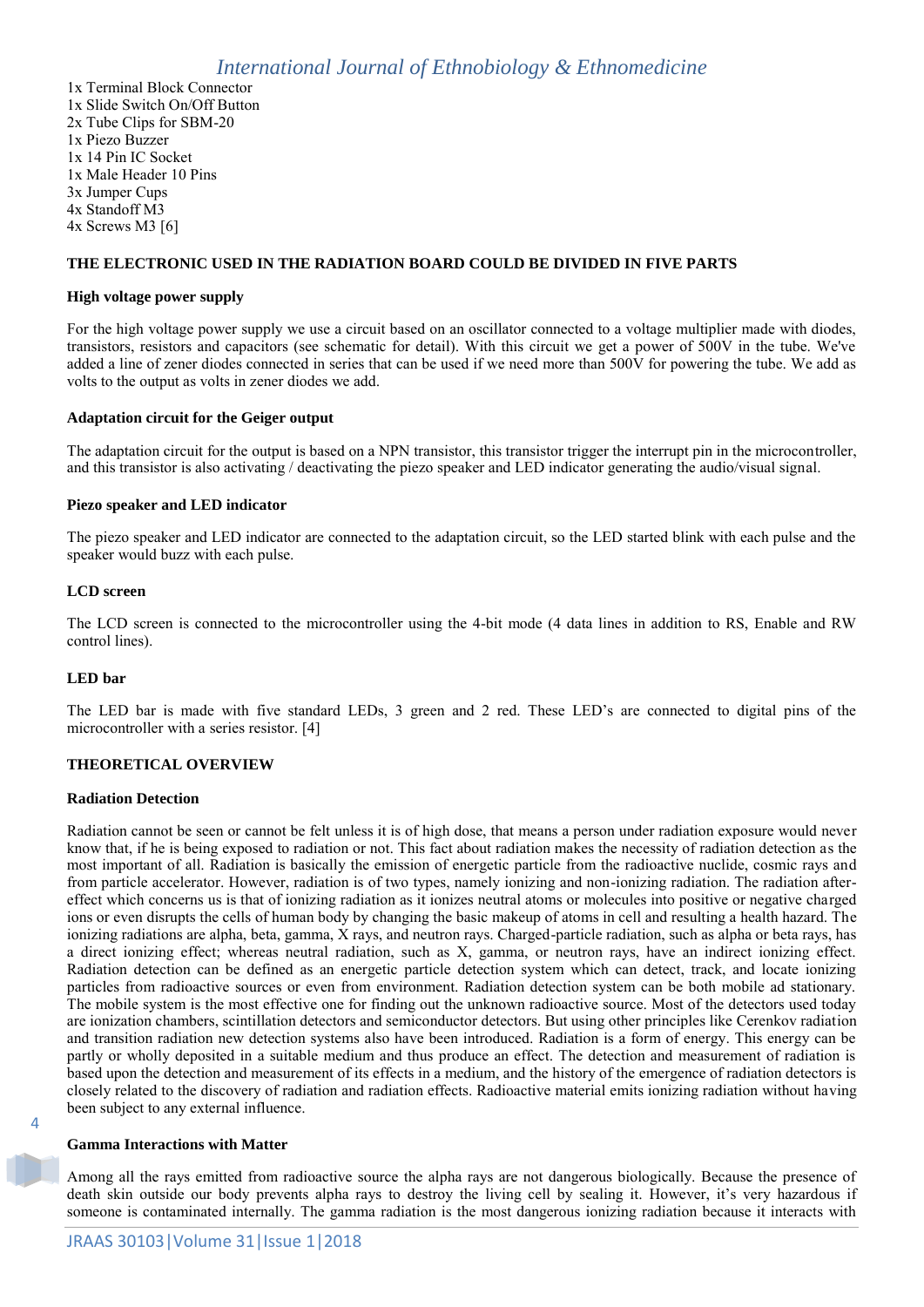any matter particle to create charged ions and radicals that can even damage the DNA inside our body. Gamma ray due to its biological hazard and high penetrating power is one of the most dangerous radiation ray that must be detected. The gamma rays can be stopped by thick lead shielding. However, gamma interacts with materials in various ways. Among them most important three ways are described below.

#### **Photoelectric Effect**

Photoelectric effect is a phenomenon where a gamma photon interacts with an atom and releases an electron from the outer shell of the atom. The sum of the energy absorbed by electron to break the bond and its kinetic energy is equal to the energy deposited by the incident photon. The photoelectric effect occurs when the photon energy is above threshold energy and the electron is loosely bonded in the outer shell.

#### **Compton Scattering**

Compton scattering is a process when a photon strikes on an atomic electron and some of its energy is used to release an electron and the photon is emitted with reduced energy and a new wavelength. The incident angle of gamma photon and emission angle is different. The probability of Compton scattering decreases with increasing photon energy. Compton scattering is thought to be the principal absorption mechanism for gamma rays in the intermediate energy range 100Kev to 10MeV. Compton scattering is relatively independent of the atomic number of the absorbing material, which is why very dense materials like lead are only modestly better shields, on a per weight basis, than other less dense materials [9].

#### **Pair Production**

Pair production is the process in which an electron positron pair is formed due to the interaction between an atomic nuclei and high energy incident photon. The photon energy must be greater than 1.02 Mev. At the end of the positron's range, it combines with a free electron and annihilates each other. And the entire mass of these two is then converted into two gamma photons of at least 0.51 MeV energy each (or higher according to the kinetic energy of the annihilated particles) [10].Gamma photons also undergoes many other forms of interactions such as triplet production, internal conversion etc. Due to the above described interaction processes gamma interacts with an atom in such a way that it changes the atom and its chemical and molecular stability resulting in a dangerous after effect for living cells. Also, gamma detection requires a sufficient knowledge on gamma interactions with the matter and a well-constructed detection system.

#### **HYPOTHESIS**

Geiger Mueller tubes are simple devices that detect and measure radioactivity. The original design by H. Geiger and E.W. Mueller in 1928 hasn't change very much. The basic sensor functioning remain the same. A cut away drawing of a typical Geiger Mueller (GM) tube is shown in Figure 3. The wall of the GM tube is a thin metal (cathode) cylinder surrounding a center electrode (anode). The metal wall of the GM tube serves as the cathode of the GM Tube. The front of the tube is a thin Mica window sealed to the metal cylinder. The thin mica window allows the passage and detection of the weak penetrating alpha particles. The GM tube is first evacuated then filled with Neon, Argon plus Halogen gas. [1]



Our GM tube is put into an initial state (ready to detect a radioactive particle), by applying  $+ 500$ -volt potential to the anode (center electrode) through a ten mega ohm current limiting resistor. A 470K-ohm resistor is connected to the metal wall cathode of the tube and to ground. The top of the 470K resistor is where we see our pulse signal whenever a radioactive particle is detected. In this initial state the GM tube has a very high resistance. However, when a radioactive particle passes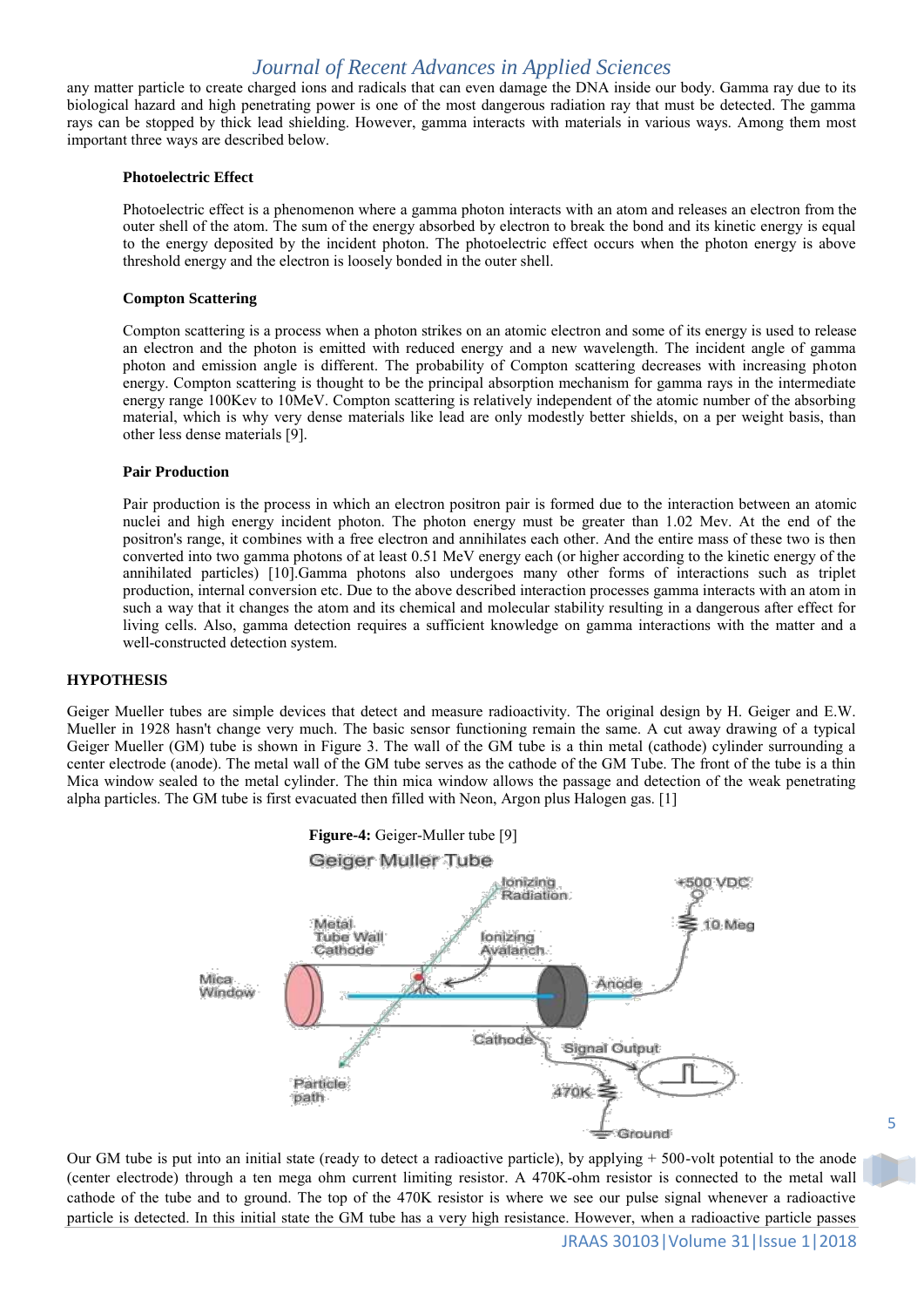through the GM tube, it ionizes the gas molecules in its path and creates a momentary conductive path in the gas. This is analogous to the vapor trail left in a cloud chamber by a particle. In the GM tube, the electron liberated from the atom by the particle, and the positive ionized atom both move rapidly towards the high potential electrodes of the GM tube. In doing so they collide with and ionize other gas atoms, creating a momentary avalanche of ionized gas molecules. And these ionized molecules create a small conduction path allowing a momentary pulse of electric current to pass through the tube allowing us to detect the particle. This momentary pulse of current appears as a small voltage pulse across the 470 K ohm resistor. The halogen gas quickly quenches the ionization and the GM tube returns to its high resistance state ready to detect more radioactivity. For the short amount of time the GM tube is detecting one particle, if another radioactive particle enters the tube it would not be detected. This is called dead time. The maximum dead time for our GM tube is 90 microseconds (or .00009 seconds). There is a mathematical formula for adjusting a Geiger counter read out to compensate for the GM tube's dead time. However the adjust is so small that for practical applications it can be ignored. High-end nuclear work would take a tube's dead time into consideration.

#### **PROCEDURE**

#### **Geiger Counter Schematic Diagram**



**Figure-6:** Basic structure of GM Counter [11]

# Basic structure of the Geiger-Müller (GM) counter



#### **PCB Board Construction**

6

construction is easier. Electronics are assembled using solder. Soldering is the process of fixing one or more components as one by one by dissolving and running a solder in the joint is called as soldering. The solder metal has a lower melting temperature than the working piece. The soldering process can be applied in electrical and electronic projects, plumbing, etc. Soldering process is done in various electrical and electronics projects to combine the components with the roots of the printed circuit board. The circuit performance and working depends on the perfect soldering, it needs talent and working on the good soldering techniques would help us to make an excellent working circuit. The top silkscreen of the PCB is shown in Figure below. Begin construction by soldering resistors R17 5.6K (color bands green, blue, red), R18 4.3K (color bands yellow, orange, red) and R9 15K (color bands brown, green, orange). Next we would wire the square wave generator and pulse

We may hardwire this circuit to a breadboard or use the available PCB board. Although we do not need the PCB, the PCB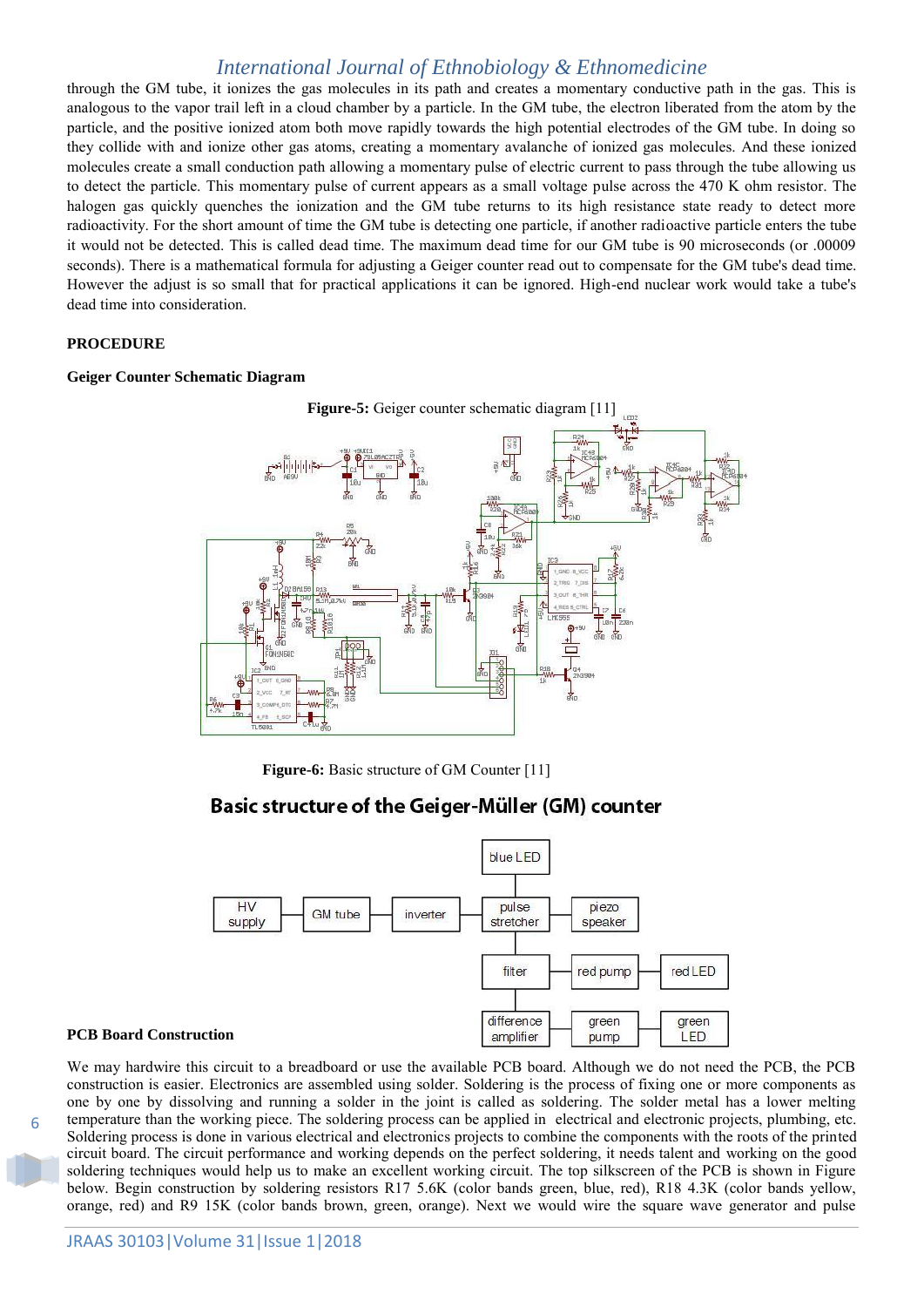shaping circuit using the ICS-16 socket for the 4049, marked U4 on PCB. Insert the ICS-16, making sure to orient the notch on socket to the drawing on the PCB and solder to the board. Place and solder components C8 (.01uf), C9 (.0047uf), C10, (.1uf) and D10 (1N914). Now construct the high voltage section consisting of the step up transformer T2, diodes D4 & D5 (1N4007) and capacitors C3, C4 and C5 (.01uf 1KV). Mount IRF830 transistor Q2 to the PCB, bend the transistor outward so it lays flat on the PCB, see Figure 6, and solder. To this add the 5 volt 7805 regulator (U3), bending it outward so it lays flat as with transistor and solder into position. Next mount and solder capacitors C6 (220uf-330uf), C7 (22uf), and diode D9 (1N5817). Place and solder the 9-volt battery cap on the PC board. The red lead connects to the positive terminal P12. The black lead connects to GND, marked P9. Solder the power switch to the PCB at S2. Insert 4049 into the socket, making sure to orient the notch on the chip to the notch on the socket. [13]

#### **Figure-7:** PCB BOARD



#### **Attaching GM Tube**

The GM tube is mounted on the bottom side of the case The Geiger Mueller tube is delicate and needs to be protected in an enclosure. Keep sufficient length of wire so that we can open and close the case. [13]

#### **Test before Continuing General Construction**

Before mounting the PCB inside the case, check to make sure the entire Geiger counter circuit functions. Background radiation would cause the Geiger counter to click about  $12-22$  times a minute depending on the location. When we are satisfied that the circuit is working properly we can mount the circuit inside the case. Mount the PC board to the front of the case. The shafts of the two PC mounted switch and LED should fit into the pre-drilled holes. The PCB is held to the case front using the two nuts to the PC mounted switches. Finish by placing the 9-volt battery cap into the battery compartment of the back case. Close the case and secure with case screws. [13]

#### **Check out**

Turn on the Geiger counter. If we have a radiation source bring the GM tube close to it. The radiation would cause the Geiger counter to start clicking. The LED would pulse with each click. Each click represents the detection of one of the radioactive rays; alpha, beat or gamma. Background radiation, from natural sources on earth and cosmic rays would cause the Geiger counter to click. In my corner of the world I have a background radiation that triggers the counter 12-20 times a minute.[13]



**Figure-8:** Geiger- Muller Counter connection points [3]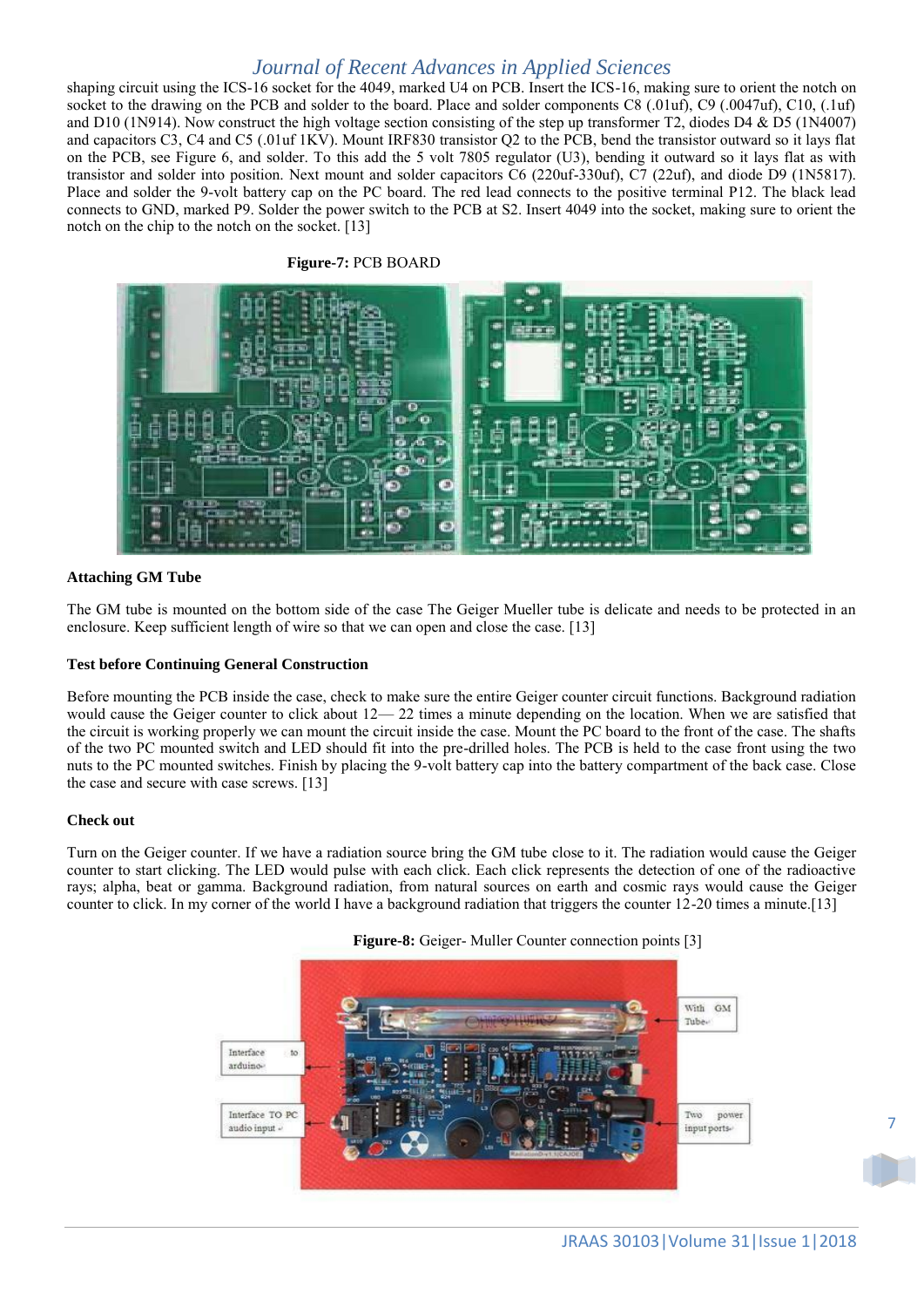### **Separating & Detecting Beta and Gamma**

By placing shields of different materials in front of the GM tube we can filter out some radiation. For instance placing a paper shield in front of the GM tube would block all the Alpha radiation. The Geiger counter would now only detect beta and gamma radiations. If we place a thin metal shield in front of the GM tube that would effective block the alpha and beta radiation, allowing the detection of gamma radiation. [13]

### **GEIGER BOT COMPATIBILITY**

The board is fully compatible with iPhone / iPad Geiger Bot application. Kit comes with installed TRRS socket and we can use 4-strip Apple audio cable to connect the devices to Geiger bot.

**Figure-9:** Geiger bot[6]



Because audio output has fixed 1ms pulse duration, we recommend to use Geiger-bot for monitoring background and testing low radioactive sources only. For high speed count please use a microcontroller with INT connection.

To set up right connection settings, please navigate Geiger counter -> Custom GM Tubes -> I/O Settings. The following settings can be used for Arduino Geiger Kit third edition:

Auto-Adjust: OFF; RMS Window: 1; Delay Window: 18; Volume Threshold: 10000; Sample Rate: 22050; Disable Measurement Mode: OFF; Hysteresis Filter: 0; Input Polarity: Negative Only; Wavelet Filter: OFF; Input Gain Control: 0.50; Ultrafast Rates: OFF. [6].

### **APPLICATION**

Geiger- Muller counter is used in different fields. They are.Nuclear facilities around environmental radiation detection.

- i. The soil surface radiation pollution detection.
- ii. Agricultural radiation pollution detection.
- iii. Ore, building materials radioactive detection
- iv. Personal dose monitoring alarm.
- v. Industrial X, gamma NDT radiation detection.
- vi. Radiation medical treatment place radiation detection.
- vii. Cobalt source, electronic accelerator irradiation place radiation detection.
- viii. Radioactive radiation laboratory detection. [12].

### **DISCUSSION**

8

As Geiger-Muller counter is not available in our country we have to buy it from other country but in our project we show how we can make GM counter all by ourselves which make the cost of it very less and the detector is also very efficient. Here the list of the components with their prices are shown below which shows that we build a very low cost Geiger- Muller counter all by ourselves.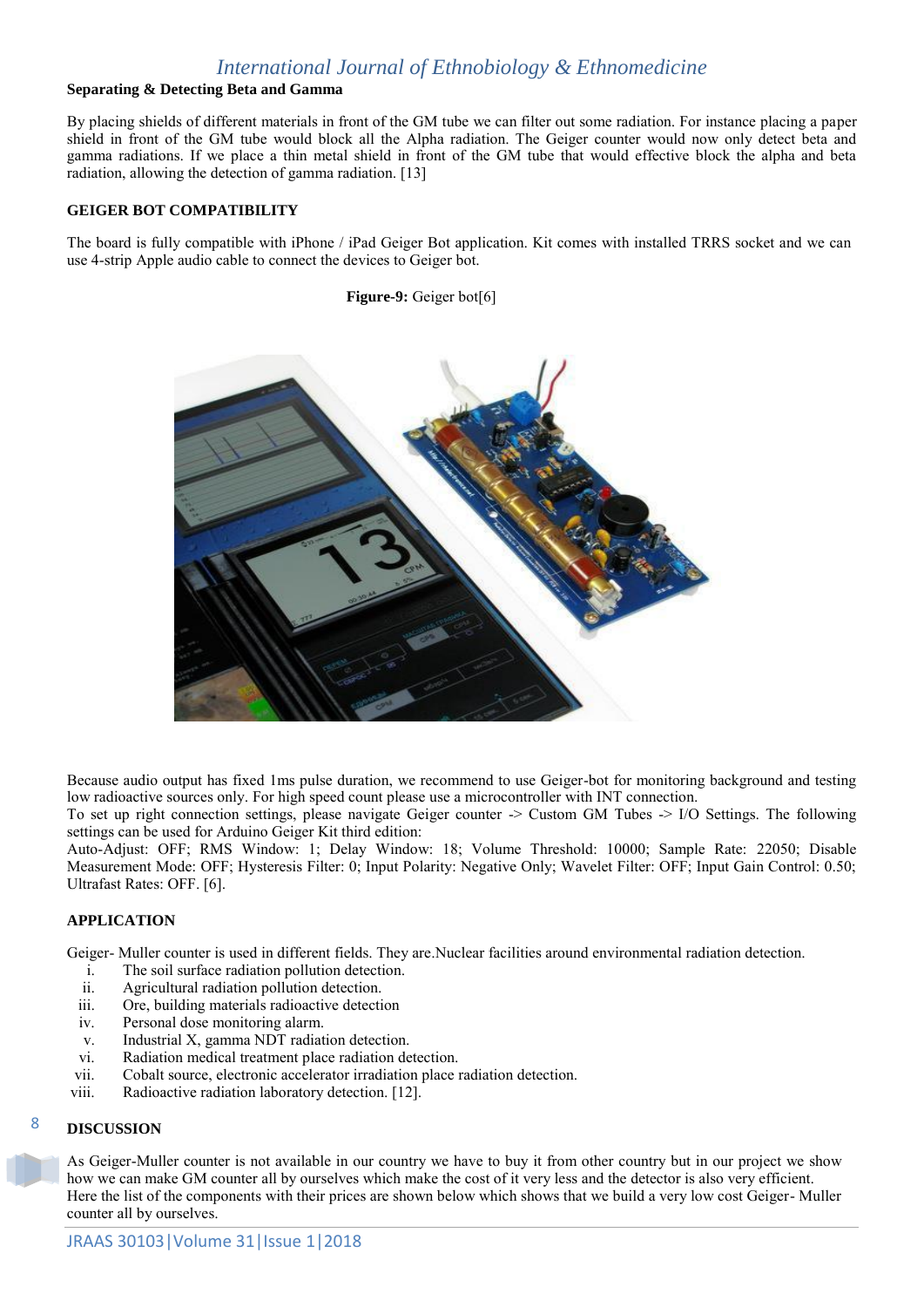**Table:1** Cost of each components in dollars (\$)

| Serial.No       | <b>Item</b>                              | Quantity                | Price (in \$) |
|-----------------|------------------------------------------|-------------------------|---------------|
| 1               | PCB 120 x 50 mm                          | 1                       | 2.38          |
| $\overline{2}$  | 1x CD4011 IC                             | $\mathbf{1}$            | 0.238         |
| $\overline{3}$  | 1x 2N3904 Transistor                     | $\mathbf{1}$            | 0.036         |
| $\overline{4}$  | 1x 10 Ohm Resistor                       | $\mathbf{1}$            | 0.012         |
| 5               | 1x 100 Ohm Resistor                      | $\overline{4}$          | 0.048         |
| 6               | 4x 1K Ohm Resistor                       | $\mathbf{1}$            | 0.012         |
| $\overline{7}$  | 1x 2K2 Ohm Resistor                      | $\mathbf{1}$            | 0.012         |
| 8               | 1x 4K7 Ohm Resistor                      | $\mathbf{1}$            | 0.012         |
| 9               | 3x 47 K Ohm Resistors                    | $\overline{3}$          | 0.036         |
| 10              | 1x 220 K Ohm Resistors                   | $\mathbf{1}$            | 0.012         |
| 11              | 1x 470 K Ohm Resistors                   | $\mathbf{1}$            | 0.012         |
| 12              | 1x 4M7 Ohm Resistor                      | $\mathbf{1}$            | 0.012         |
| 13              | 1x 10K Trimmer Potentiometer             | $\mathbf{1}$            | 0.0595        |
| 14              | 2x 1N60 Diode                            | $\overline{2}$          | 0.024         |
| 15              | 1x 1N4148 Diode                          | $\mathbf{1}$            | 0.012         |
| 16              | 3x 1N4937 Diode                          | $\overline{\mathbf{3}}$ | 0.107         |
| $\overline{17}$ | 1x Red Led 3.00mm                        | $\mathbf{1}$            | 0.012         |
| $\overline{18}$ | 4x 10nF Multilayer Ceramic Capacitor     | $\overline{4}$          | 0.238         |
| 19              | 5x 100nF Multilayer Ceramic Capacitor    | 5                       | 0.262         |
| 20              | 1x 100pF Multilayer Ceramic Capacitor    | $\mathbf{1}$            | 0.012         |
| $\overline{21}$ | 3x 2.2nF HV Multilayer Ceramic Capacitor | $\overline{\mathbf{3}}$ | 0.179         |
| 22              | 2x 10uF Electrolytic Capacitor           | 5                       | 0.119         |
| 23              | 1x Radial Inductor HV Coil 6x8 size      | 5                       | 0.0595        |
| 24              | 1x Terminal Block Connector              | 5                       | 0.0595        |
| $\overline{25}$ | 1x Slide Switch On/Off Button            | $\overline{5}$          | 0.0595        |
| $\overline{26}$ | 2x Tube Clips for SBM-20                 | $\overline{2}$          | 0.119         |
| 27              | 1x Piezo Buzzer                          | $\overline{1}$          | 0.179         |
| 28              | 1x 14 Pin IC Socket                      | $\mathbf{1}$            | 0.095         |
| 29              | 1x Male Header 10 Pins                   | $\mathbf{1}$            | 0.095         |
| 30              | 3x Jumper Cups                           | $\overline{\mathbf{3}}$ | 0.179         |
| 31              | 4x Standoff M3                           | $\overline{4}$          | 0.048         |
| 32              | $4x$ Screws M3 [6]                       | $\overline{4}$          | 0.048         |
| 33              | Arduino 400                              | $\mathbf{1}$            | 4.76          |
| 34              | <b>GM</b> Tube                           | $\mathbf{1}$            | 10.71         |
|                 | <b>Total</b>                             |                         | 20.08         |

By using GM Counter use can perform various analysis like-

- i. Determination of Pulse Height vs. Ionization Type and Energy:
- ii. Determination of Counting Curve and Pulse Height vs. Voltage.
- iii. Determination of Beta Attenuation.
- iv. Determination of dead Time and Recovery Time [14].

#### **CONCLUSION**

Health physics instruments are designed for a number of different applications, such as routine environmental monitoring; monitoring occupational exposure; measuring contamination of surfaces, air, and water; measuring radon and its progeny; medical radiation measurements; and nonintrusive inspection in the context of anti-terrorism and homeland security. In this project we show how we can make a low cost GM counter which can detect all types of radiation. Our hypothesis was about constructing a low cost GM detector which would be user friendly and efficient as well. Our results do support our hypothesis except the fact about low cost. However, the cost is also justified in its own way . The project was based on GM tube as radiation sensor

was more costly and hard to get. If GM tube was available in Bangladesh then we could have easily maintained the low cost. The project can be developed by making it more mobile in collaboration with robot, remote controlled wheeler and drone. As Bangladesh is building nuclear power plants, this project has a greater scope and opportunity. It can be used in safety and safeguard of nuclear power plant for controlling fissile materials as well as in specialized military purposes such as NBC warfare.

#### **ACKNOWLEDGMENT**

At first, we would like to express our heartfelt gratitude to our head of the Department Of Nuclear Science and Engineering, Mist for providing us the financial support and